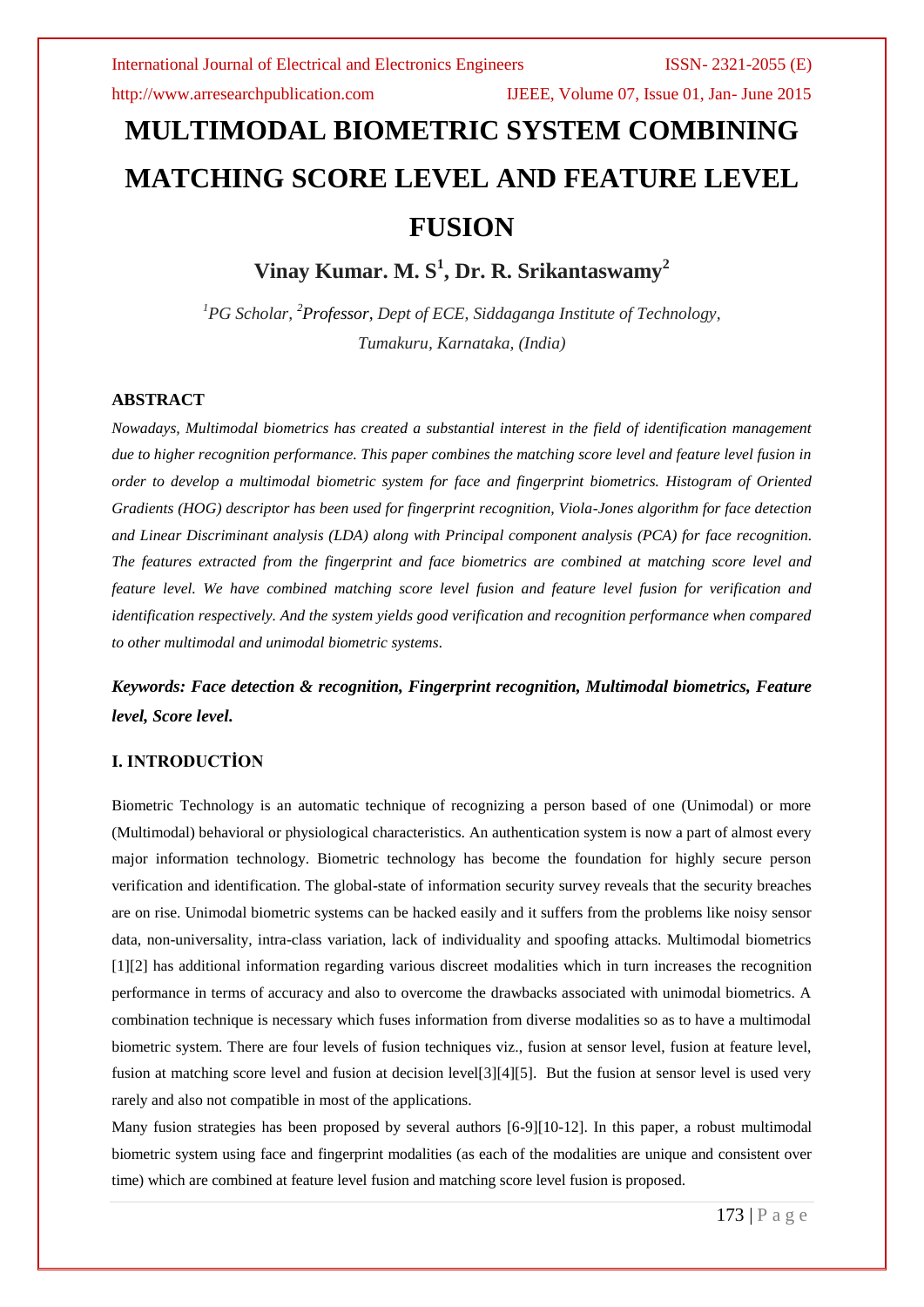### http://www.arresearchpublication.com IJEEE, Volume 07, Issue 01, Jan- June 2015

In this paper, we have used pattern based fingerprint recognition using the Histogram of Oriented Gradient (HOG) descriptors which was used in computer vision for object recognition purpose and for face we have used a robust face recognition method called Linear Discriminant Analysis (LDA). In order to ensure better recognition, we have cropped the face region from the background using the Viola-Jones face detection method. Later, features and scores are computed from each of the modalities. The individual scores are normalized and combined using min-max normalization technique and weighted sum rule respectively. If the query face and fingerprint are verified then the features extracted from those modalities are passed to feature level fusion for recognition. Features extracted are combined using feature concatenation method and these features are combined in such a way that even though the imposter gains the access in the verification stage still we can comprehensively identify the imposter in the identification stage, thus making the proposed system more robust to illegal access. These combined features are given to multi-class Support Vector Machine (SVM) for classification.

The rest of the paper is organized as follows, Chapter 2 discusses a feature extraction method for both face and fingerprint. Chapter 3 describes the matching score level fusion and feature level fusion is discussed in Chapter 4. Proposed structural flow of the methodology is explained in Chapter 5. Experimental results are given in Chapter 6 and Chapter 7 provides the conclusion.

# **II. PROPOSED FEATURE EXTRACTION TECHNIQUES FOR FINGERPRINT AND FACE 2.1 Fingerprint Recognition**

HOG methodology is mainly based on evaluating well-normalized local histograms of image gradient orientation in a dense grid with 50% overlapping blocks. HOG features are calculated by taking orientation histograms of edge intensity in local region. The basic thought is that local object appearance and shape can often be characterized rather well by the distribution of local intensity gradients or edge directions, even without precise knowledge of the corresponding gradient or edge positions. The Structural flow for fingerprint recognition is as shown in Fig 1.



**Figure 1. Flow for Fingerprint Recognition**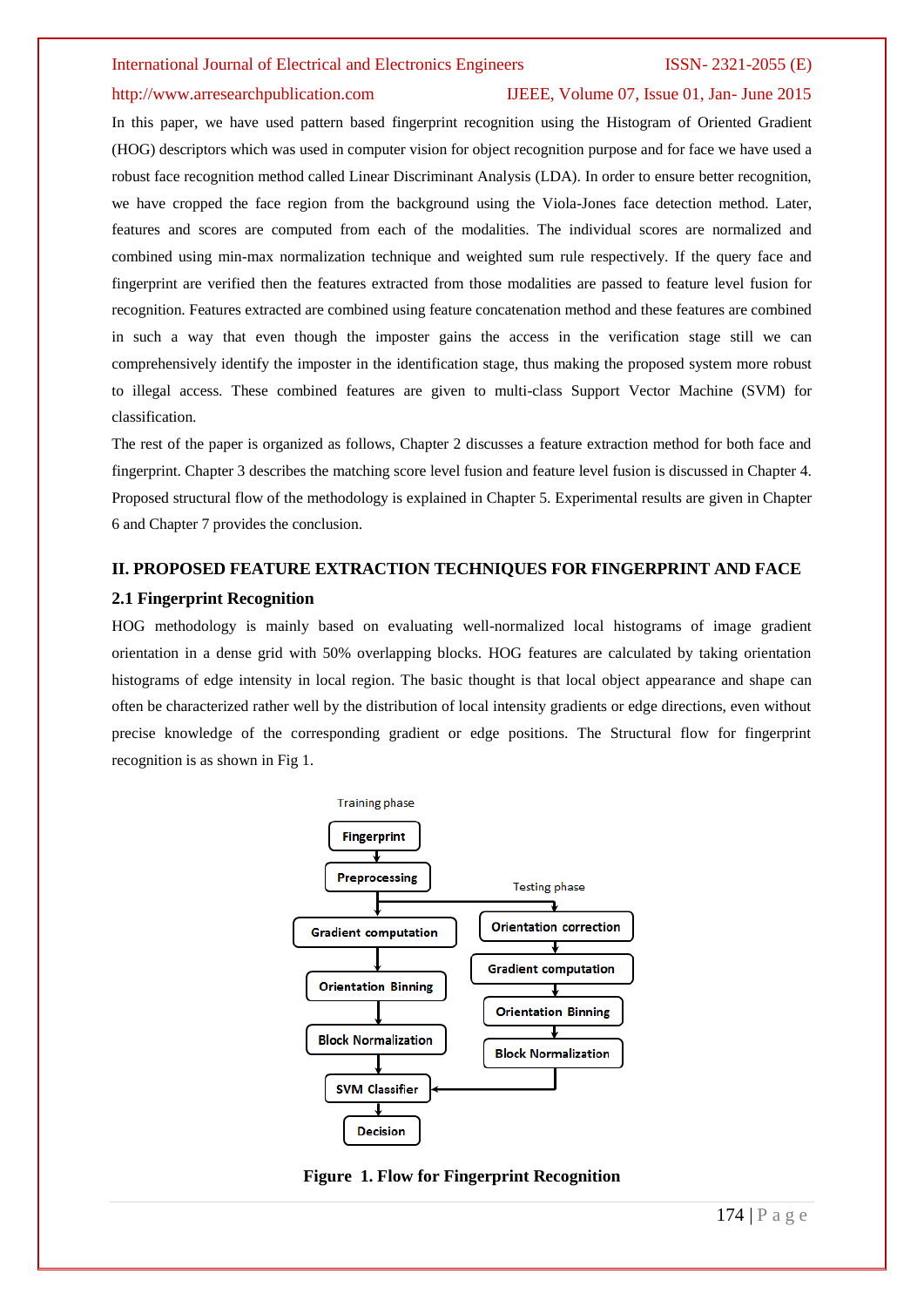#### http://www.arresearchpublication.com IJEEE, Volume 07, Issue 01, Jan- June 2015

In preprocessing stage, the fingerprints acquired are subjected to sharpening into order to enhance the ridge details as this method is mainly based on ridges and the sharpened image is converted into binary. The fingerprint image is divided into  $3 \times 3$  blocks. For each block, gradients along X and Y directions are calculated  $(I_x$  and  $I_y$ ) using 1-D Gaussian kernels  $d_x=[-1,0,1]$ ,  $d_y=[-1,0,1]^T$ . The magnitude and gradient orientations are computed using (1) and (2):

$$
I_{mag} = \sqrt{I_x^2 + I_y^2} \tag{1}
$$

$$
\theta = \arctan(\frac{I_y}{I_x})
$$
 (2)

The gradient orientations are quantized into 9 bins. Each pixel within the cell casts a weighted vote for an orientation based histogram channels and the histogram channels are evenly spread over 0 to 360 degrees. The gradient magnitude calculated for each pixel gives the weighted vote. In order to take care of illumination (in this case, pressure variation), each blocks are locally normalized using L-1 norm using (3):

$$
f = \frac{v}{\|v\|_1 + e} \tag{3}
$$

HOG features extracted from the fingerprints are given to SVM for training. During the testing phase, an ellipse is fitted on to the query fingerprint in order to find the orientation of the fingerprint. The orientation of the fingerprint is found out by calculating the orientation of major axis for the ellipse that has been fitted earlier. If the orientation angle is within the acceptable range then no action will be taken, if it exceeds the acceptable range (shown in Fig.2) then the fingerprint image has to be rotated with same angle but in opposite direction to that of the inclination angle. After orientation correction, the region of interest is extracted and image is resized to actual dimension of the fingerprint image.



**Figure 2. Maximum Acceptance Angle**

Fingerprint will be corrected if the inclination of major axis is in between  $\pm 15$ ° and  $\pm 30$ °. A feature extracted from the corrected fingerprint is given to the SVM for classification. Brief description of HOG descriptor on fingerprint is as shown in Fig. 3.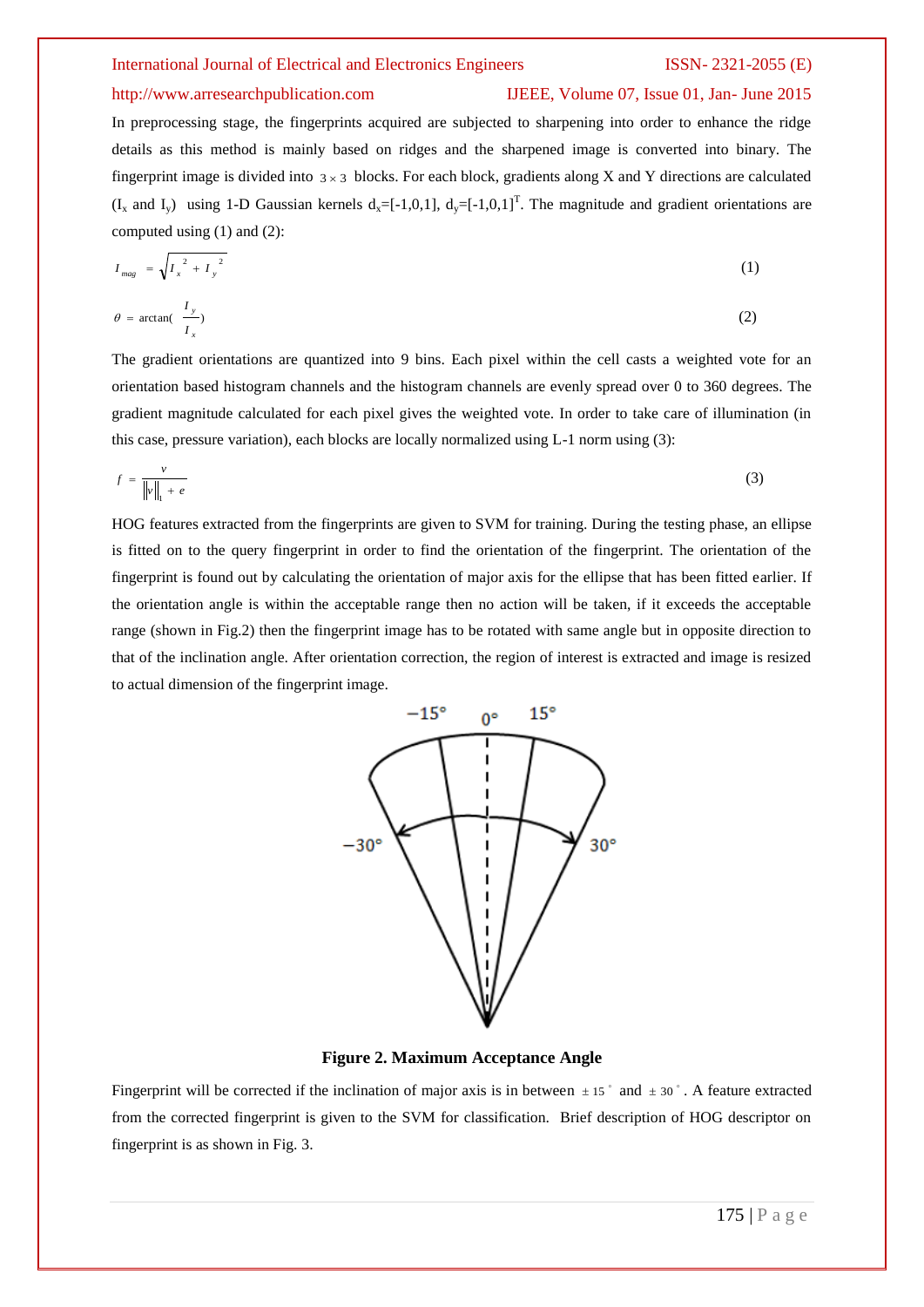http://www.arresearchpublication.com IJEEE, Volume 07, Issue 01, Jan- June 2015



# **Figure 3. Brief Description of HOG Descriptor (A) Fingerprint İmage Divided into 4 Blocks (B) Gradient Orientation of Each Block (C) Histogram of Oriented Gradients**

### **2.2 Face Recognition**

The facial features are extracted from the face images using Fisher's linear discriminant analysis (FLDA) technique. FLDA gives importance to those vectors in the underlying space that best describe the best discriminate among classes rather than best describing the data. It makes the projection from high dimensional image space to a low-dimensional image space and tries to maximize the ratio of between-class scatter matrix and the within-class scatter matrix as shown in Fig 4.



**Figure 4. PCA and LDA Projection or Two Class Problem**

Fisher's face method has been used for face recognition which is robust to illumination and poses variation. As a preprocessing step we have used Viola-Jones face detection algorithm[13] which detects the face and the detected face is cropped from the background region. This cropped face is used for feature extraction and it is given to Euclidean distance classifier. It calculates the Euclidean distance between the query image and the templates that is stored in the database and assigns the query image to the template which ever yields the minimum distance. The flow for face recognition is as shown in Fig 5.



**Figure 5. Flow for Face Recognition**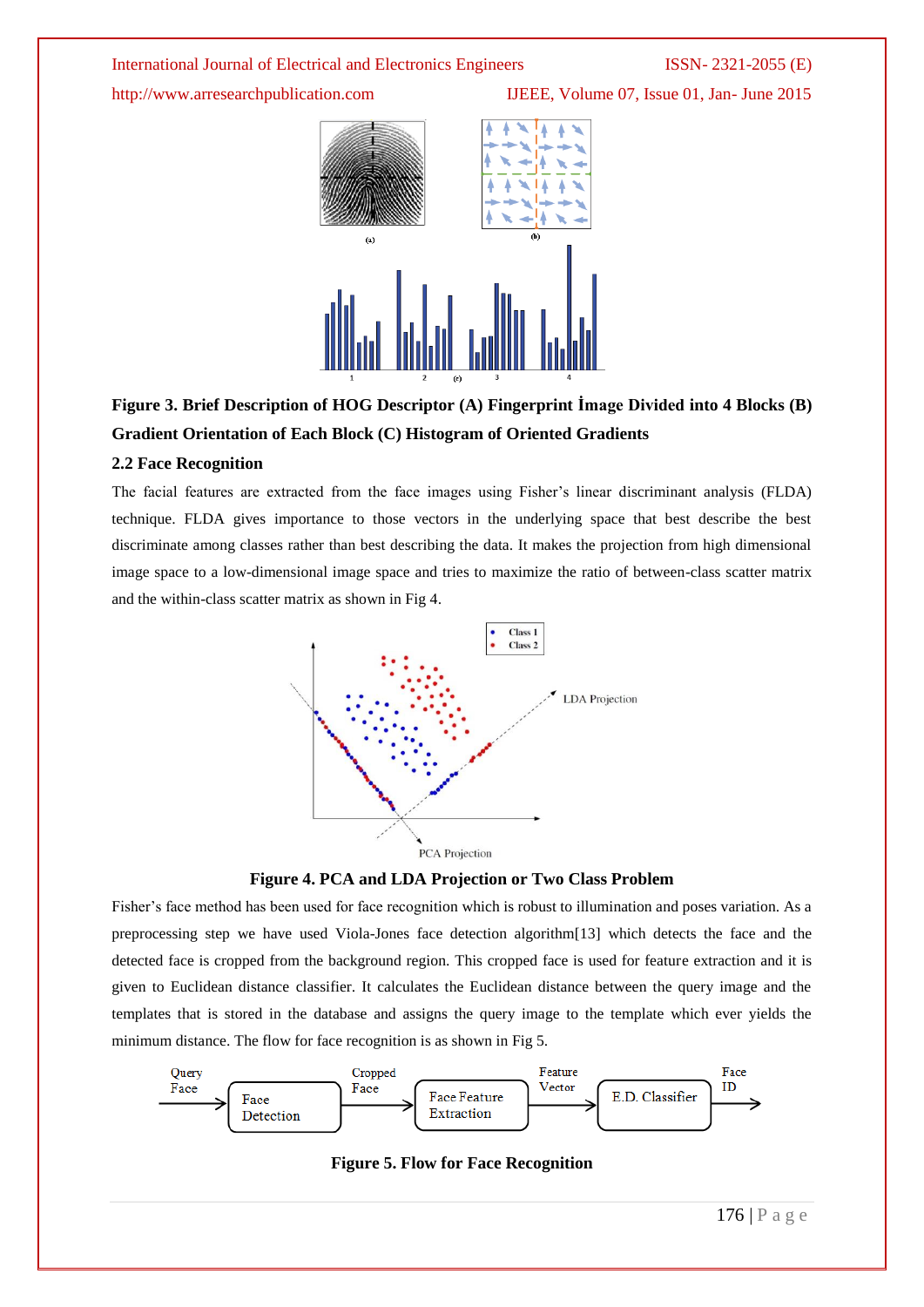### http://www.arresearchpublication.com IJEEE, Volume 07, Issue 01, Jan- June 2015

Let us consider  $\bf{R}$  face images of  $\bf{C}$  individuals (classes) in the training set and each image  $\bf{x}$ <sub>i</sub> is a 2-D array of size  $m \times n$  of intensity values. An image  $x_i$  is transformed into a vector of  $D(D=m*n)$ . Defining the training set of R images by  $X = (X_1, X_2, ..., X_R) \subset \Re^{D \times R}$ . The between-class scatter matrix is defined as follows:

$$
C_B = \sum_c^C N_c (\mu_c - \overline{X})(\mu_c - \overline{X})^T
$$
 (4)

Where,  $N_c$  is number of images in class  $c, \mu_c$ , and  $X$  are the mean images of the  $c$  class and training images, respectively. They are defined as follows:

$$
\mu_c = \frac{1}{N_c} \sum_{i \in c}^{R} X_i \tag{5}
$$

$$
\overline{X} = \frac{1}{R} \sum_{i=1}^{R} X_i
$$
 (6)

The within-class scatter matrix is defined as follows:

$$
C_{w} = \sum_{c}^{C} \sum_{i \in c}^{R} (X_{i} - \mu_{c})(X_{i} - \mu_{c})^{T}
$$
 (7)

The Fisher's criterion is defined as follows:

 $W_{\text{pca}} = \text{argmax} \quad W^{\text{T}} C_{\text{T}} W$ 

 $_{\text{pca}}$  =  $\underset{\text{w}}{\text{argmax}}$ 

$$
F(W) = \frac{\left| WC_{B} W^{T} \right|}{\left| WC_{W} W^{T} \right|}
$$
\n(8)

If  $C_W$  is a non-singular matrix then this ratio is maximized when the column vectors of the projection matrix W, are eigenvectors of C<sub>B</sub>C<sub>W</sub><sup>-1</sup>. The optimal projection matrix W<sub>opt</sub> is defined as follows:

$$
W_{opt} = \underset{W}{\text{argmax}} \left| C_B C_W^{-1} \right|
$$
\n
$$
= [w_1, w_2 \dots, w_m]
$$
\n(9)

Where  $\{w_i | i = 1,2,..., m\}$  is the set of normalized eigenvectors of  $C_B C_W^{-1}$  corresponding to m largest eigenvalues { $\lambda_i$  | i = 1,2,.., m}. Each of the m eigenvectors is called Fisherface.

If  $C_W$  is a singular matrix, then the projection has to be made to a lower dimensional space so that resulting within-class scatter matrix  $C_W$  is non-singular. This is achieved by using PCA to reduce the dimension of the feature space to R-C and then applying the standard FLD to reduce the dimension to C-1. After calculating the optimal weights, these weights are given to Euclidean distance classifier.  $W_{opt}$  is given by:

$$
W_{opt} = W_{fid} W_{pca}
$$
\n(10)\n
$$
W_{hel} = \text{argmax} \frac{\left| W^T W_{pca}^T C_B W_{pca} W \right|}{\left| W^T W_{pca}^T C_S W_{pca} W \right|}
$$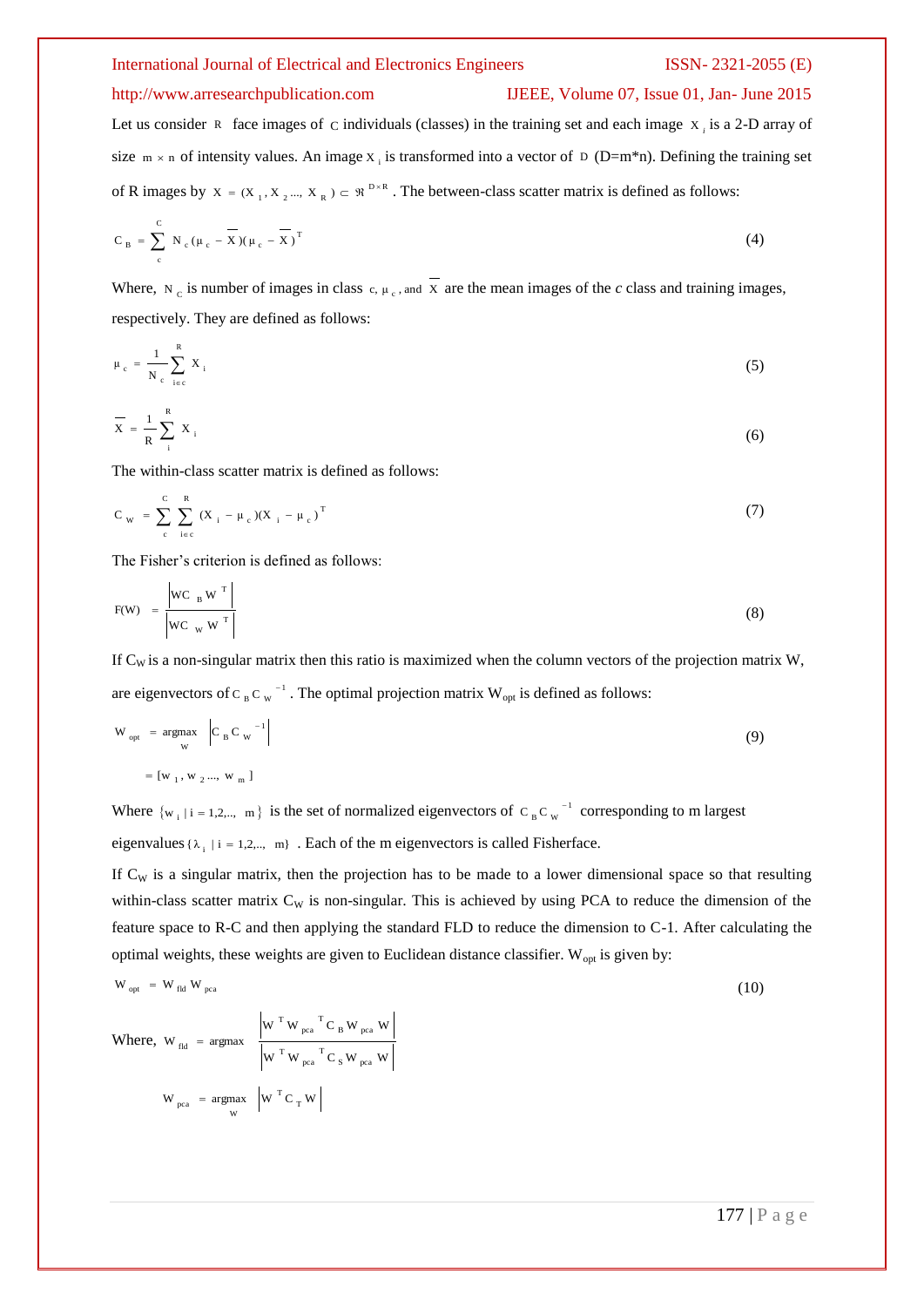#### **III. MATCHING SCORE-LEVEL FUSION**

In our methodology, matching score level fusion is used to address the problem of verification. The scores of fingerprint image is obtained using the concept of feature matching i.e., given a feature of one image, finding out the best matching feature in one or more images. Absolute difference is computed between the feature extracted from the query image and the features of the training images stored in the database which results in a single vector. Summing up all the rows in the difference vector to get a single scalar score. Continuing this process for all the training features and score for each query fingerprint are calculated using the best feature match (smallest score) and the second best feature match  $(2<sup>nd</sup>$  smallest score).

$$
Score = \frac{Score \space of best feature match}{Score \space of second best feature match} \tag{11}
$$

The scores for query face can be obtained easily by finding the minimum Euclidean distance between each query face and the face template which is stored in database. The minimum Euclidean distance is itself taken as distance score.

In the context of verification, there are two approaches for consolidating the scores obtained from different matchers. One approach is to formulate it as a classification problem, while the other approach is to treat it as a combination problem. In classification approach, a feature vector is constructed using matching scores output by individual matchers; this feature vector is then classified into one of two classes: "Accept" or "Reject". In combination approach, the individual matching scores are combined to generate a single scalar score which is then used to make the final decision. In order to ensure meaningful combination, all the scores must be transformed into common domain using any of the normalization techniques.

We have used a combination approach for the score level fusion. Before combining the scores, scores has to be normalized in order to transform the scores into same numerical range as the scores obtained from the fingerprint and face are similarity scores, dissimilarity scores respectively. Here we have used min-max normalization technique as this method is best suitable for the case where the bounds (minimum and maximum values) of the scores produced by the matcher are known. The normalization procedure shifts the scores between {0,1}. Let  $s_{ik}$  be a vector which contains the score of individual modality. Let  $s_{ik}$  and  $s_{ik}$  be the un-normalized test score and normalized test score calculated using (11):

$$
s_{ik} = \frac{s_{ik} - \min(\{s_{i}\})}{\max(\{s_{i}\}) - \min(\{s_{i}\})}
$$
(12)

The scores of both fingerprint and face are normalized using min-max normalization technique. And these normalized scores are combined using weighted sum fusion rule with equal weights ( $\alpha = \beta = 0.5$ ).

Final Score =  $\alpha$  \* normalized face score +  $\beta$  \* normalized finger score (13)

In order to make decision, threshold has been set which well discriminates the genuine and imposter scores. If final score < threshold, that score is characterized as imposter and if final score > threshold, that score is characterized as genuine.

## **IV. FEATURE LEVEL FUSION**

Feature level fusion addresses the problem of both verification and identification. In our method, we are using this fusion level to solve the problem of identification. The features extracted from the face and fingerprint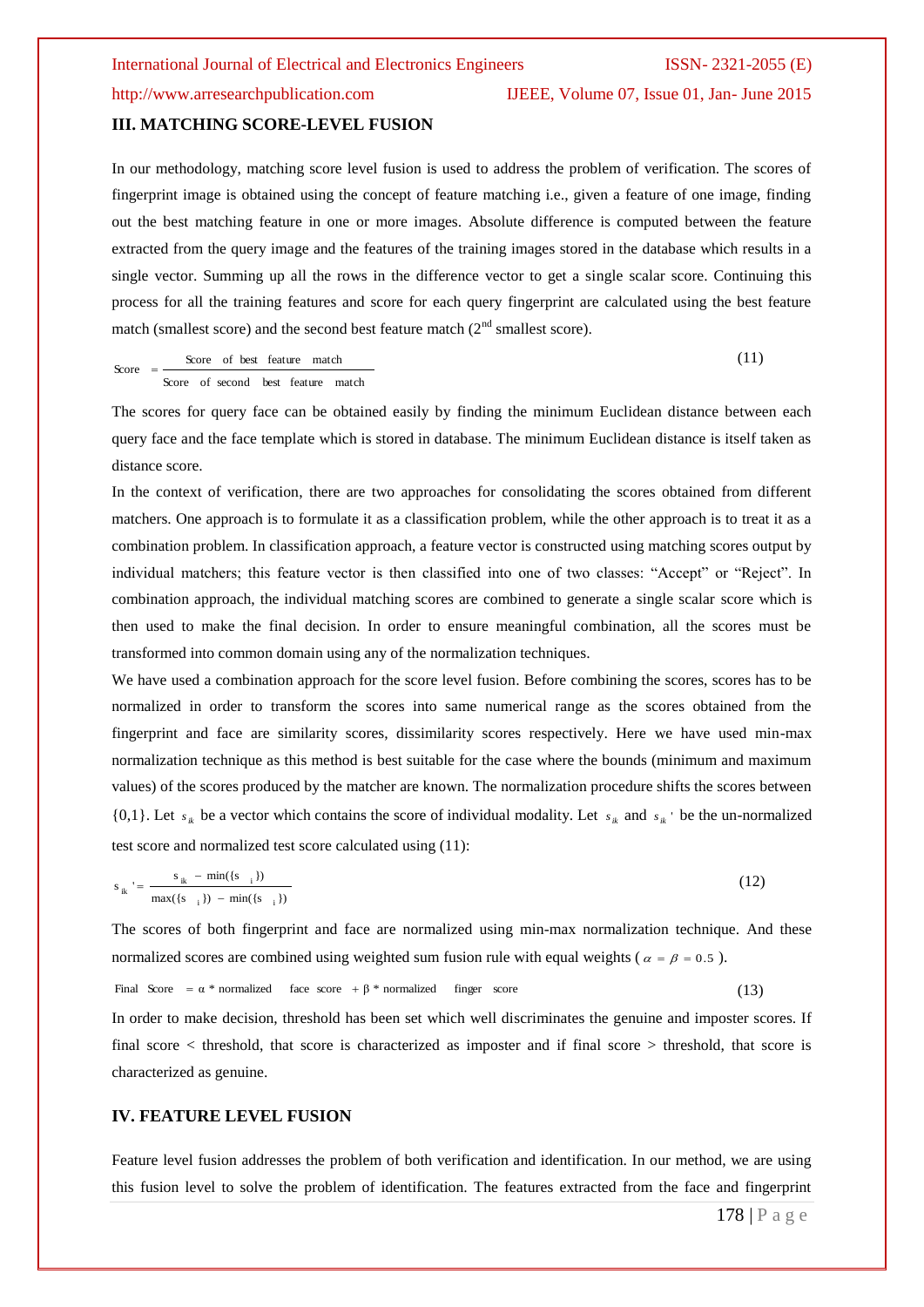### http://www.arresearchpublication.com IJEEE, Volume 07, Issue 01, Jan- June 2015

modalities using LDA and HOG are serially concatenated in order to combine them. The features are fused in such a way that, even though the imposter succeeds in verification stage he can be easily rejected in identification stage thus, making the proposed algorithm robust and dynamic. Let  $Y_{face}$  be the face feature vector extracted by LDA given by  $[w_{face_1}, w_{face_2}, ..., w_{face_n}]$  and  $Y_{finger}$  be the feature vector of fingerprint extracted using HOG given by [w  $_{finger_1}$ , w  $_{finger_2}$  ..., w  $_{finger_n}$ ] where n is the number of training samples or test samples. A new feature vector is generated by serially concatenating face feature,  $Y_{face}$  and its corresponding fingerprint feature,  $Y_{finger}$  *The* combination of both feature vectors becomes  $[w_{face_1}, w_{face_2}, ..., w_{face_n}, w_{finger_1}, w_{finger_2}, ..., w_{finger_n}]$ . These combined features are given for SVM for classification.



**Figure 6. Feature Fusion Using Concatenation Method**

# **V. PROPOSED STRUCTURE FOR COMBINING MATCHING SCORE LEVEL AND FEATURE LEVEL**

A multimodal biometric system has been developed using face and fingerprint with the information fusion at matching score level and feature level. Matching score level fusion has been used for verification purpose and feature level fusion is used for recognition purpose. Whenever the query face and fingerprint comes for authentication, they are checked for their existence in the database, if they exists then the system proceeds for identification stage. The data flow in our proposed multimodal biometric system is shown in Fig. 7.

In order to authenticate a user, the scores of the query face and fingerprint images are computed. Fingerprint results in similarity scores and face results in distance scores. Hence the scores are transformed into common domain using min-max normalization technique which transforms the scores between {0,1}. Now the normalized face and fingerprint scores are fused using the combination approach where the weighted sum rule has been used for fusion. After calculating the final scores of face and fingerprint for both genuine and imposter, the threshold has been set which clearly discriminates the scores of the imposter and scores of genuine. If the query face and fingerprint are found to be genuine (i.e., found in the database) then the features extracted from the query face and fingerprint are subjected for fusion at feature level, if not, modalities are rejected by labeling them as unauthorized user. The multi-class support vector machine (SVM) has been used for classification, it takes the input data and labels each one of samples as either belonging to a given class or not.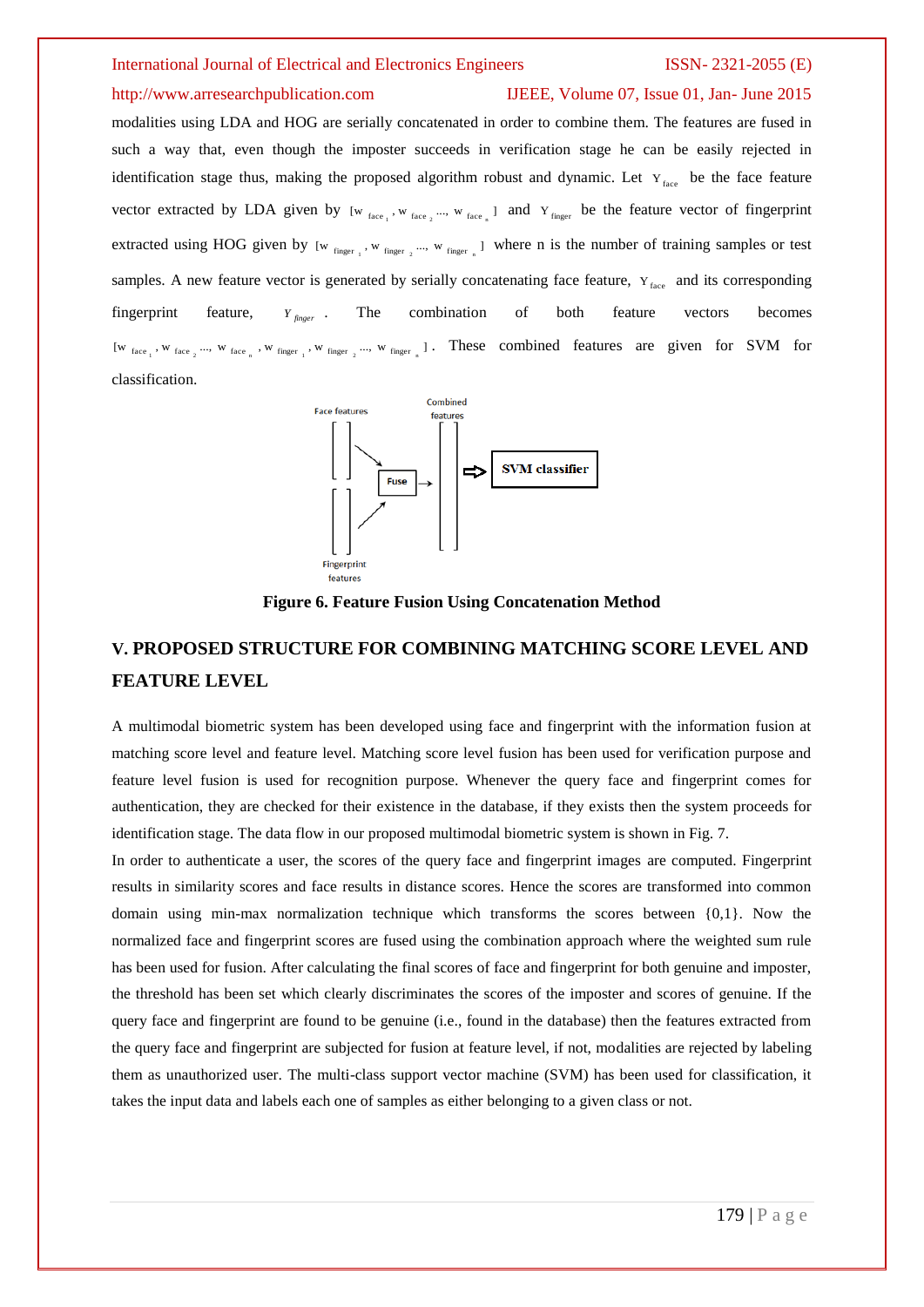http://www.arresearchpublication.com IJEEE, Volume 07, Issue 01, Jan- June 2015



# **Figure 7. Data flow of the Proposed Multimodal Biometric System IV. EXPERIMENTAL RESULTS**

In this section, we have presented the experimental results of the proposed methodology. The algorithm is implemented using Matlab 2013. The proposed work has been carried out using PC Intel core i3  $2<sup>nd</sup>$  generation CPU @ 2.2GHz processor and 4GB RAM. The database used for fingerprint consists of 10 images / subject for training and 5 images / subject for testing of 20 subjects. The database used for face consists of 15 images / subject for training with illumination and pose variation and 5 images / subject for testing of the same 20 subjects. The accuracy of individual biometric modality is low but the combination of modalities results in superior accuracy.

|  | Table 1. Comparison of Accuracy of Different Modalities Using Score Level Fusion |
|--|----------------------------------------------------------------------------------|
|  |                                                                                  |

| <b>Biometric Modalities</b> | <b>FRR</b> | <b>FAR</b> | <b>Accuracy</b> |  |
|-----------------------------|------------|------------|-----------------|--|
| Face                        | 23%        | 16%        | 80.5%           |  |
| Fingerprint                 | 8%         | 25%        | 83.5%           |  |
| $Face + Fingerprint$        |            |            |                 |  |
| using weighted sum          | 9%         | 19%        | 86%             |  |
| rule                        |            |            |                 |  |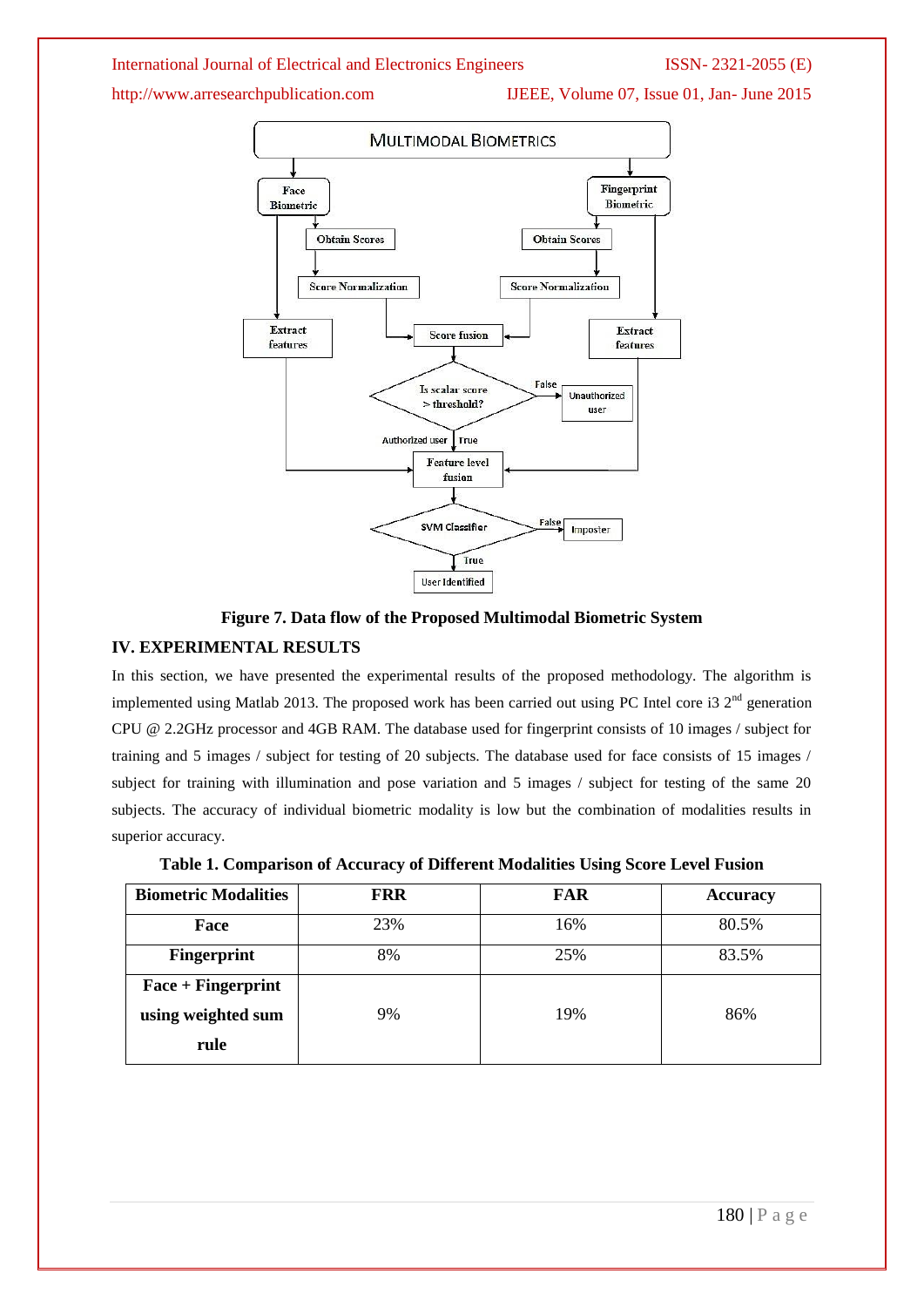http://www.arresearchpublication.com IJEEE, Volume 07, Issue 01, Jan- June 2015



# **Figure 8. Comparison of Accuracy of Different Modalities Using Score Level Fusion**

The individual accuracy of face with Euclidean distance classifier is 84.6% and accuracy of fingerprint with SVM classifier is 85%. The accuracy of fusion at feature level is 93.6%.

| Table 2. Comparison of Accuracy of Different Modalities Using Feature Level Fusion |  |  |  |
|------------------------------------------------------------------------------------|--|--|--|
|                                                                                    |  |  |  |

| <b>Biometric Modalities</b>                   | <b>Accuracy</b> |  |  |
|-----------------------------------------------|-----------------|--|--|
| Face                                          | 84.6%           |  |  |
| <b>Fingerprint</b>                            | 85%             |  |  |
| Face + Fingerprint using concatenation method | 93.6%           |  |  |





### **VII. CONCLUSION**

In this paper we have proposed a multimodal biometric system with fusion at score level and feature level for face and fingerprint. It is evident from the experimental results that multimodal biometric systems outperform unimodal biometric systems and also the recognition performance has improved when compared to individual biometric system. The main contribution of this paper is to develop a multimodal biometric system which